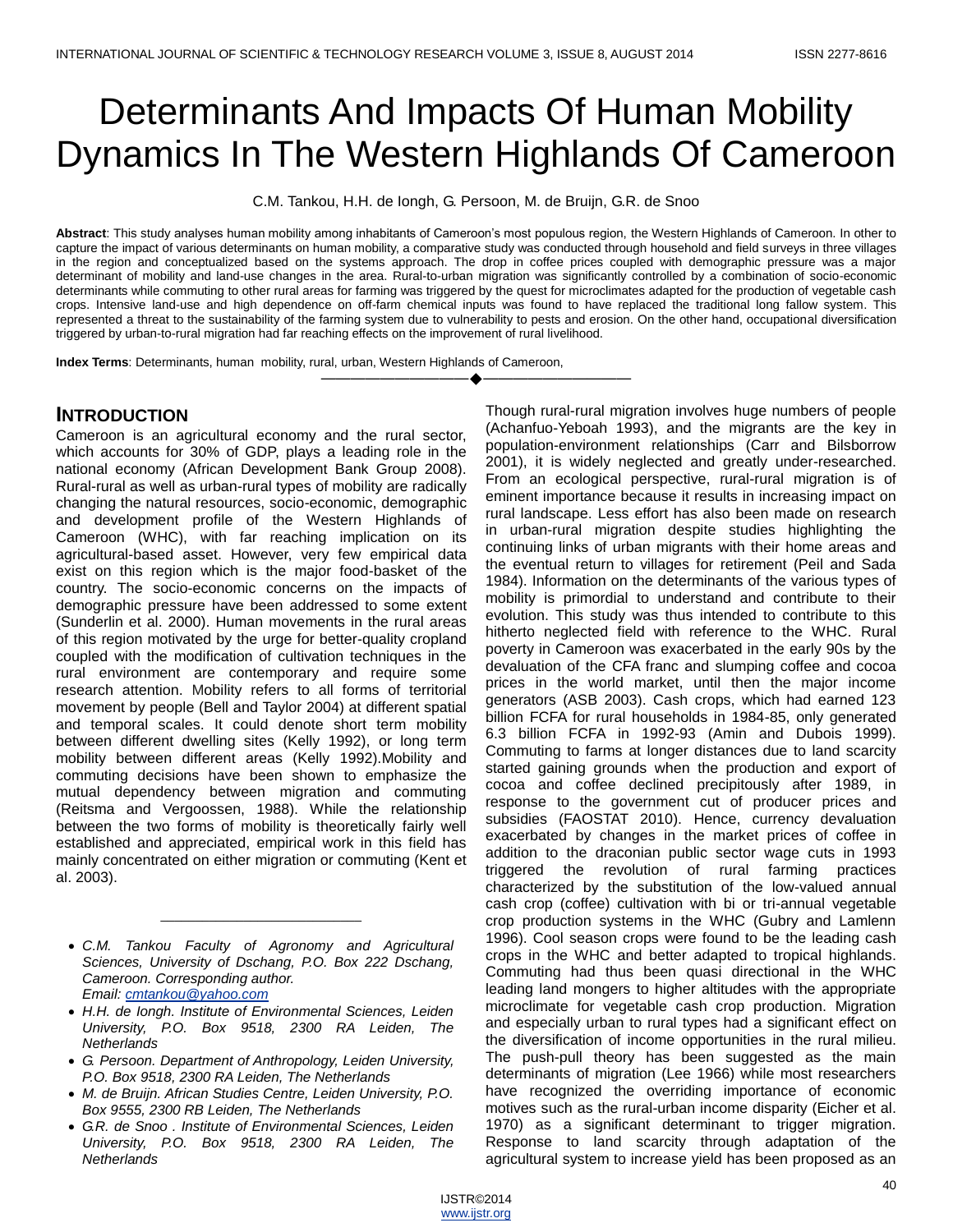important determinant of mobility (Dasgupta et al. 2000). Such adaptations usually include both intensification and increasing commercial output (Guyer 1997). Rural farmers in the WHC and other developing countries are not only a larger group, but also far more vulnerable because of their much lower and volatile income, and hence deserve more attention. It is, therefore, necessary to carry out research that better reflects the situation and experiences of the rural agricultural sector in developing countries (Zhong et al. 2007). Some factors governing mobility in the WHC have been addressed. Scott (1980) suggested that the adaptation in the WHC due to demographic pressure followed the hypothesis of Boserup (1965) implying that this stimulated the adoption of improved agricultural technologies. This study attempted to provide an in-depth analysis not only on why people moved, but also on the implications and ramifications of mobility in the WHC. Therefore the main objective of this research was to identify the determinants of the mobility and also to quantify and conceptualize the impact of human mobility dynamics on production resources in the WHC.

The specific objectives of this study were therefore:

- To identify the determinants of migration and circular movements,
- To analyse the determinants of migration and circular movements
- To identify the impact of the mobility systems on rural livelihood and the environment.

## **MATERIALS AND METHODS**

#### **Study area**

The study was derived from an explorative field work, participant observation and various forms of informal conversations carried out in three villages namely Bafou, Baleveng and Fongo-Tongo all found in the Menoua Division (Fig. 1.) in Cameroon. The reason for choosing these villages was based on the fact that they had the typical characteristics of the WHC with respect to population density, altitudinal variations, distance from the urban centre, and the typical production systems common in the humid savannah. Bafou and Baleveng belonged to the same district called Ndozem while Fongo-Tongo was found in the Fongo-Tongo district. Access to the urban centre was easier from Bafou and Baleveng because part of Bafou and the centre of Baleveng (where the village market was located) were traversed by the tarmac that linked the Menoua Division to the Regional headquarters (Bafoussam) while Fongo-Tongo was more interior at about 10 km away from the Dschang urban centre through difficult terrain.

#### **Data Collection**

Data was collected from sampled households at each of three villages (Bafou, Baleveng and Fongo-Tongo) of the WHC at different altitudinal levels from low altitudes of about 1400m to high altitudes of about 2000 m a.s.l. through surveys and structured questionnaires in 2009, 2010 and 2011. In total, 244 households participated in the study. The survey questions for the household heads elicited both qualitative and quantitative information on the factors triggering rural-to-rural, rural-tourban and urban-to-rural types of mobility.

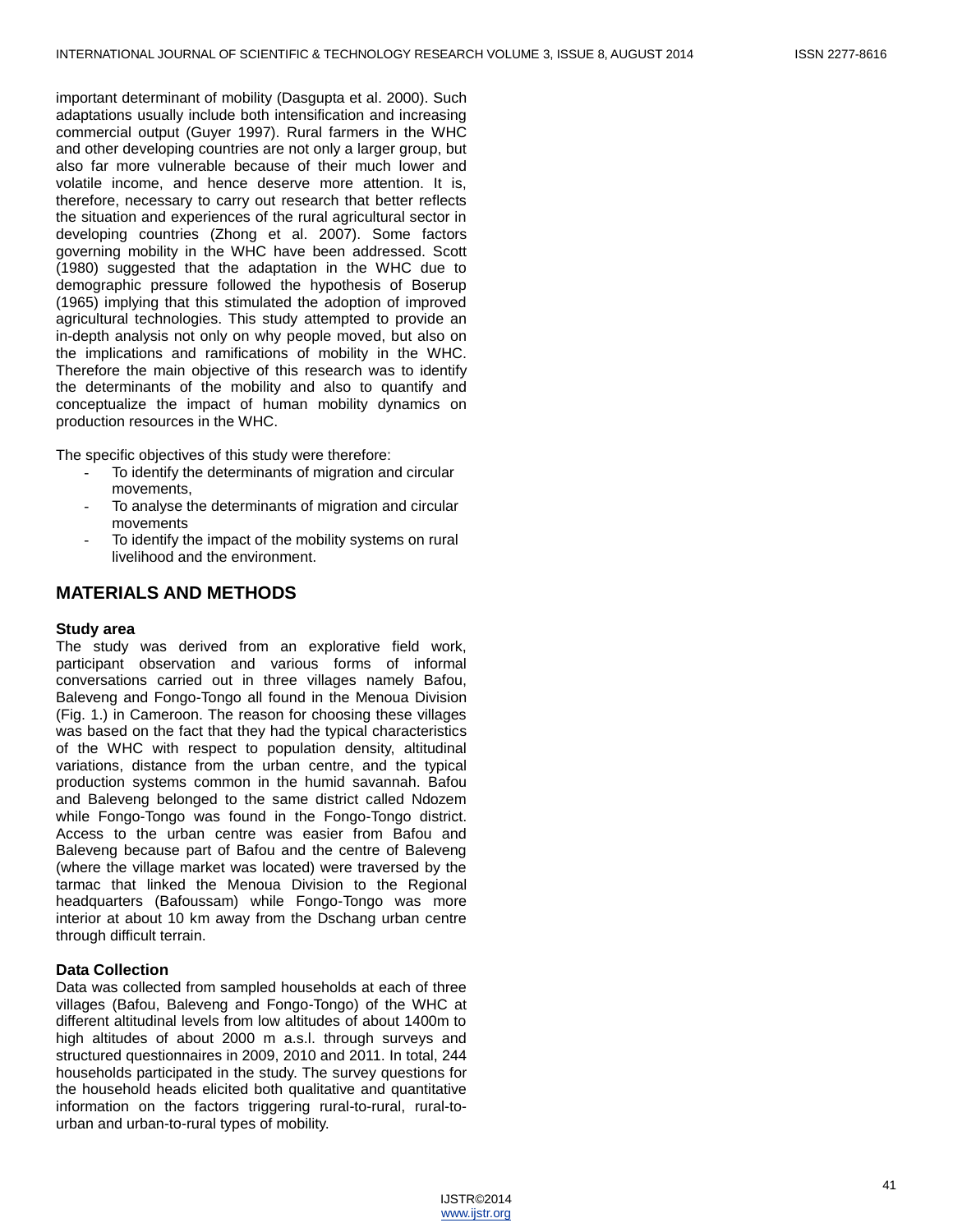

**Fig. 1**. Geographical location of research site.

#### **Data Analysis**

The data collected from the study were subjected to both non parametric and parametric analyses based solely on the exact number of respondents for the questions concerned. Treatment means that showed significant differences at the probability level p<0.05 in the analysis of variance, were compared using the Student Newman-Keuls comparison test. Multiple stepwise regression analysis was used to predict dependent variables responsible for movements. The relationships between the dependent variable "Number of rural-to-urban migrants" (NRUM) and the independent variables: "Fallow duration" (FD), "Size of household" (SH), "Age of head of household" (AHH), "Number of irrigable plots owned by household" (NIPH) and "Number of wetland plots owned by household" (NWPH), were evaluated through stepwise regression analyses. The last two independent variables reflected the opportunities and thus the financial comfort of the household. The equation was of the general form:

 $Y = b_0 + b_1X_1 + b_2X_2 + ... + b_xX_n$ 

where Y was the predicted dependent variable,  $b_0$  to  $b_x$  were partial regression coefficients, and  $X_1$  to  $X_n$  were the independent variables (Brown 1998). For each coefficient, the t-test was determined whether the value of the coefficient was

zero, and if its p-value was less than 0.05, the calculated value was considered statistically significant. Variables with p-values greater than 0.05, were sequentially excluded from the equation during stepwise regression. To assess statistical validity of the predictive equation, the coefficient of multiple determinations was computed

## **RESULTS**

#### **General characteristics of the study area.**

In general, the size of the household (SH) peaked at between 8 and 10 (Fig. 2) and the age of the head of the household (AHH) peaked at 40 years, for Bafou, and 50 years for Baleveng and Fongo-Tongo (Fig. 3). A household consisted of a male (head of the household) and one or multiple wives and children. Female heads of households (mostly widows) were rare.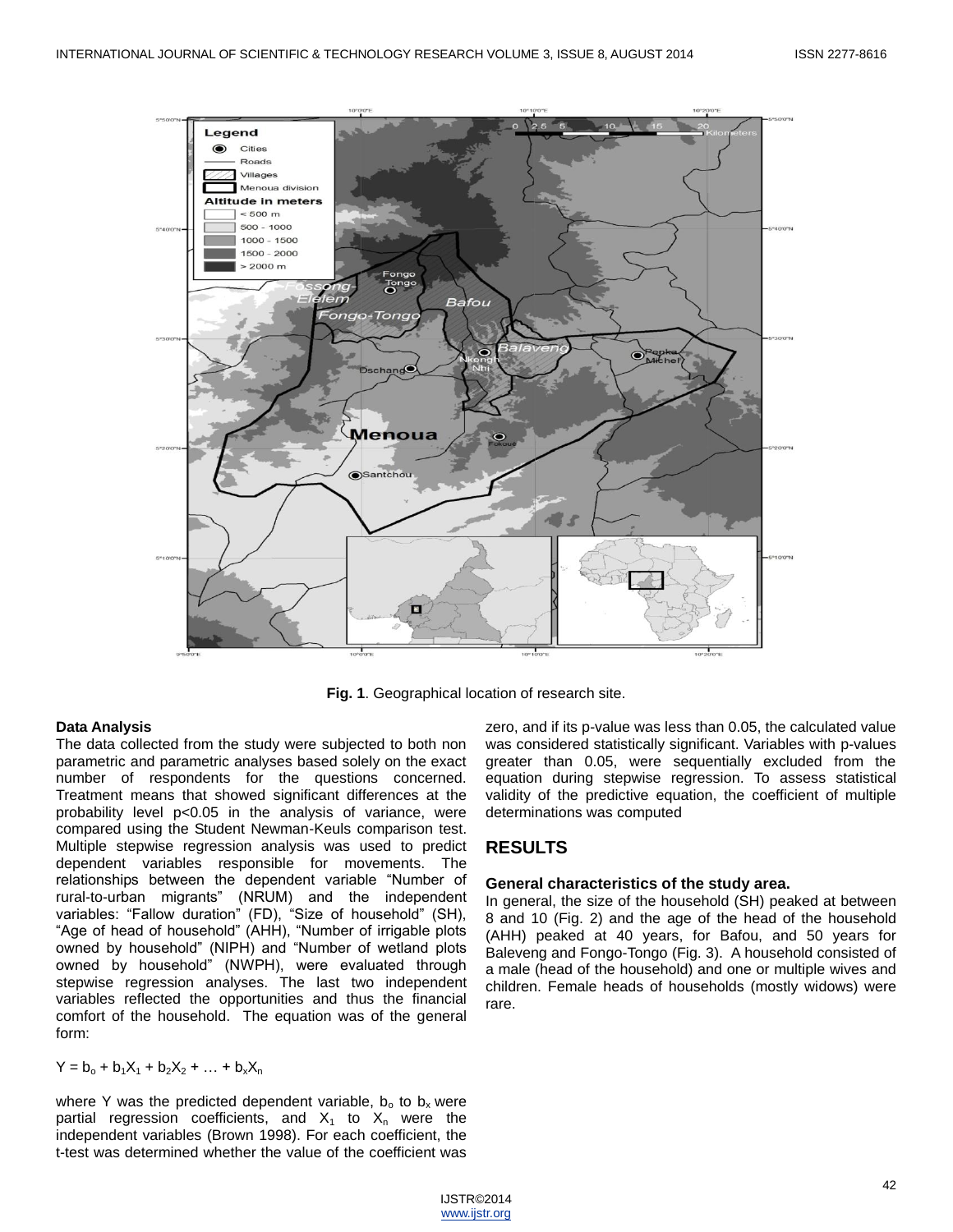

**Figure 2**. Frequency distribution of the size of the household (SH) in the study sites



**Figure 3**. Frequency distribution of the age (years) of the household head (AHH) in the study sites.

#### **Migration**

In this study, two types of migration common in the WHC were treated, viz., rural-to urban and urban-to-rural migrations. The use of mobile phones greatly alleviated the hurdles in exchange of information in the time and space dimensions. Every respondent in this survey possessed a mobile phone and lauded its importance in both social and economic services which thus served as a feedback mechanism in the mobility system.

#### **Rural-to-urban migration**

Our results showed that various types of mobility with associated consequences were ongoing in this zone. In general, the number of people who travelled from the rural areas to the urban centres was very small compared to those who stayed behind (Fig.5) given that the number of members per household could be 20 or more (Fig. 6). Though the number of migrants to urban areas was significantly greater in Baleveng (p<0.05) compared to Bafou, there existed no significant difference (p<0.05) in the average numbers between Bafou and Fongo-Tongo and between Fongo-Tongo and Baleveng villages (Fig. 4).



**Fig.4**. Average household rural-to-urban mobility (NRUM) per village.

There existed a strong relation between the size of the household (SH) and the number of rural-to-urban migrants (NRUM). This was shown by the significant regression coefficient ( $R^2 = 0.36**$ , n = 109) between the two variables (Fig. 5).



**Fig. 5**. Relationship between the size (number of inhabitants) of the household (SH) and rural-to-urban mobility (NRUM).

Significant influence on NRUM was also registered with the age of head of household (AHH) ( $R^2 = 0.20$ \*\*, n = 109). A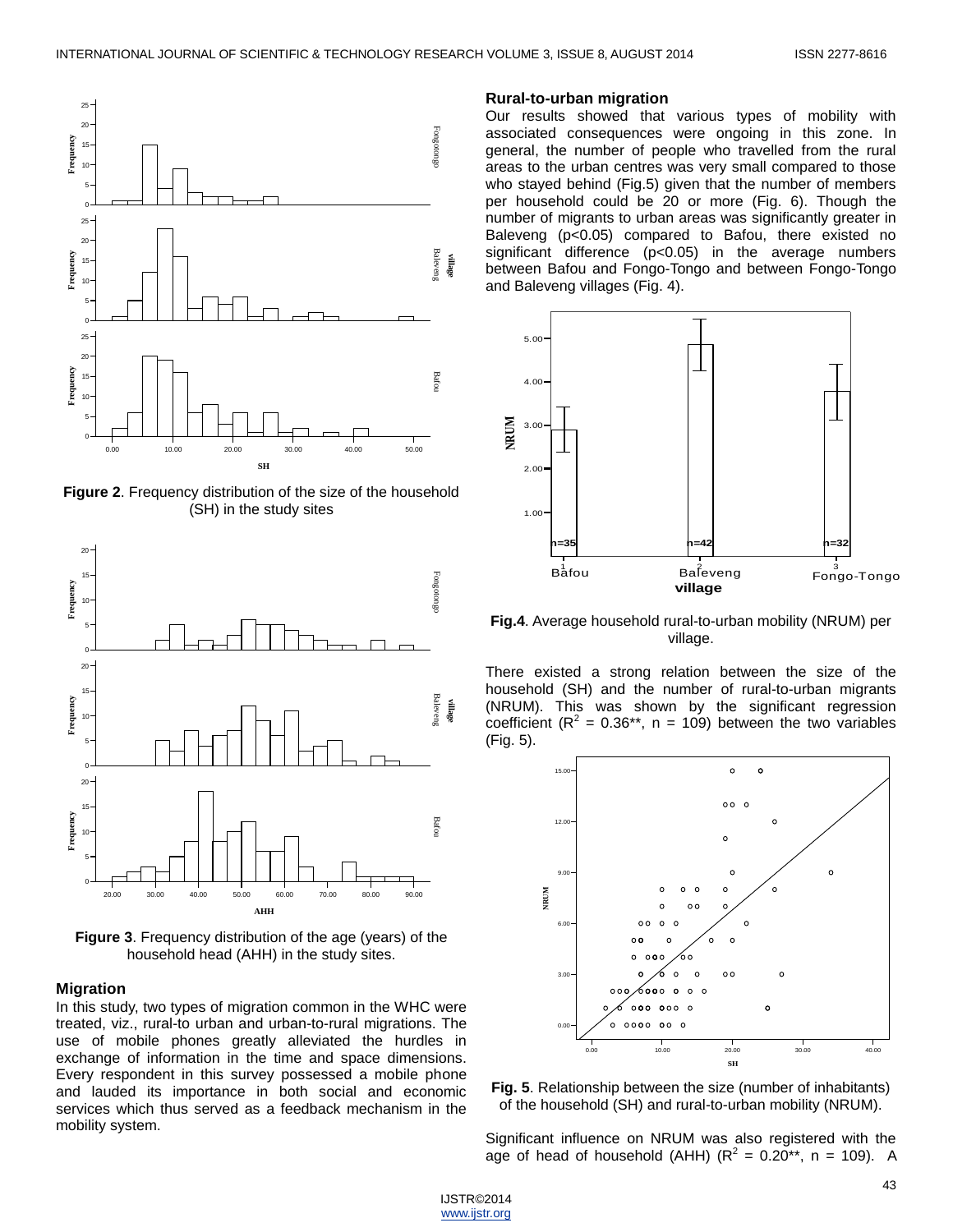stepwise analysis (Table 1.) showed the factors that influenced out-migration. The model that combined AHH and SH was the best fit for the data to explain the reason that influenced ruralto-urban migration. The model was defined as:

$$
NRUM = 0.53SH + 0.32AHH - 4.52 (R2 = 0.46, n = 109).
$$

**Table 1**. Stepwise multiple regression for rural-to-urban movement data

| Model                         | Coefficient | Standard<br>error | t value | P value |
|-------------------------------|-------------|-------------------|---------|---------|
| AHH                           | 0.32        | 0.02              | 3.80    | 0.00    |
| <b>SH</b>                     | 0.53        | 0.05              | 6.18    | 0.00    |
| Constant                      | $-4.52$     | 1.30              | $-3.48$ | 0.00    |
| $R^2$                         | 0.46        |                   |         |         |
| $R^2$ adjusted                | 0.45        |                   |         |         |
| <b>F-statistic</b>            | 33.91       |                   |         |         |
| Probability<br>of F-statistic | 0.00        |                   |         |         |

Other combinations of variables that showed significant influence on NRUM were SH and number of wet land plots owned by household (NWPH) ( $R^2 = 0.38**$ , n = 109); and also SH and number of irrigable plots owned by household (NIPH)  $(R<sup>2</sup> = 0.40<sup>**</sup>$ , n = 109), Most of the rural-urban migrants carried out technical activities while those who moved to wed in urban areas accounted for the smallest group of migrants in the study area (Fig. 6).



**Figure 6**. Different occupations carried out by rural-urban migrants of the study area

## **Urban-to-rural migration**

These results showed that urban-to-rural migrants were people of different walks of life which included technicians in different domains, traders and unskilled persons engaged in various activities. The urban-to-rural migrants were engaged in agricultural activities and/or their previous urban occupations for income generation (Table 2).

## different previous urban occupations.

| Main            | Previous occupation in urban area (%) |    |           |    |                      |
|-----------------|---------------------------------------|----|-----------|----|----------------------|
| occupation      | Technical                             |    | Unskilled |    | Commercial           |
| Urban-<br>after | activity                              | (n | laborer   | (n | activity ( $n = 9$ ) |
| to-rural        | $= 43$                                |    | $= 10$    |    |                      |
| migration       |                                       |    |           |    |                      |
| Agriculture     | 55.8                                  |    | 70        |    | 77.8                 |
| Agriculture     | 20.9                                  |    | 10        |    | 0                    |
| and technical   |                                       |    |           |    |                      |
| activity        |                                       |    |           |    |                      |
| Agriculture     | 23.3                                  |    | 20        |    | 22.2                 |
| and             |                                       |    |           |    |                      |
| commercial      |                                       |    |           |    |                      |
| activity        |                                       |    |           |    |                      |

In the Batsingla sub-chiefdom of the Bafou village, a group of urban-to-rural migrants had formed an association christened ―*Retour au bercail*‖ which literally means homecoming. Most of them practiced both agriculture and their formal urban occupations. In addition to their weekly activities, it was observed that they organized fortnightly meetings (on Sundays), from mid-day till dusk. During this get-together, they shared food and drinks from their proceeds; spent some time singing and dancing traditional melodies and raised funds that were given on loan to members in need at relatively low interest rates compared to local commercial financial institutions.

#### **Circular movements (Commuting).**

A more crucial aspect of circular mobility had been provoked by the drop in market price of coffee (Fig. 8). The prices dropped from 0.73 euro/kg to 0.38 euro/kg for Arabica coffee and from 0.68 euro/kg to 0.24 euro/kg for Robusta coffee in 1992. The lowest production point was reached during 1992- 1994 period which marked the years of liberalization of the sector. Farmers in the WHC adjusted, by substituting coffee with vegetable and food crops. Fig. 7 shows that the recently introduced vegetable crops had become the new cash crops for farmers in the high altitudes of the WHC and their production increased at the expense of coffee.



**Fig.7**. Production trend of Coffee, Potato and Cabbages in Cameroon (1979-2009)

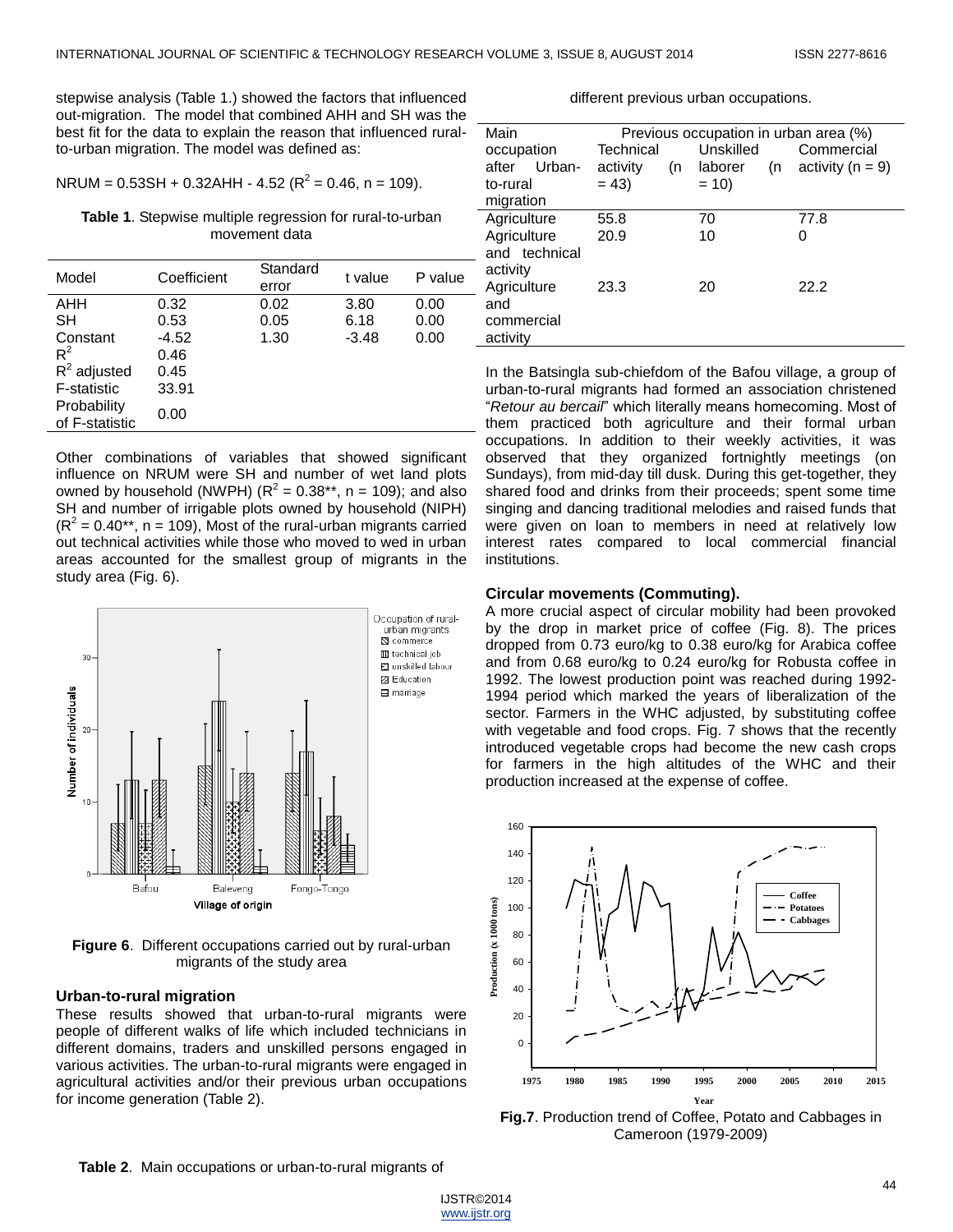These crops included potato (*Solanum tuberosum*), cabbages (*Brassica sp*), leeks (*Allium ampeloprasum* var. *porrum*), carrot ((*[Daucus carota](http://en.wikipedia.org/wiki/Daucus_carota)* subsp. *sativus*), beetroot (*Beta vulgaris* L.), tomato (*Lycopersicon esculentum* L.) and beans (*Phaseolus vulgaris*), while in the low altitudes, coffee was replaced mostly by maize, (*Zea mays* L), plantains and bananas (*Musa* sp), aroids (*Xanthosoma* sp and *Colocasia* sp), and beans (*Phaseolus vulgaris*). Results of the analyses of variance showed significant differences ( $p < 0.05$ ) among villages with respect to the number of farm plots acquired at the high altitude farming area per household, number of irrigable farm plots per household and the maximum fallow duration (Table 3) all of which constituted the main determinants of the daily circular mobility or commuting to the farms located in different quarters in the villages.

| <b>Table 3.</b> Variation of number of farm plots at high altitude |
|--------------------------------------------------------------------|
| locations, number of farm plots under irrigation and maximum       |
| fallow duration with relation to villages.                         |

| Variable                    | Village     | Mean <sup>1</sup> |
|-----------------------------|-------------|-------------------|
| number<br>farm<br>οf        | Bafou       | 2.3a              |
| high<br>plots<br>in         | Baleveng    | 0.43 <sub>b</sub> |
| altitude areas              | Fongo-Tongo | 0.73 <sub>b</sub> |
| <b>Number</b><br>οf<br>farm | Bafou       | 1.70a             |
| plots<br>under              | Baleveng    | 0.09 <sub>b</sub> |
| irrigation                  | Fongo-Tongo | 2.20a             |
| Maximum<br>fallow           | Bafou       | 0.83 <sub>b</sub> |
| duration (years)            | Baleveng    | 1.81a             |
|                             | Fongo-Tongo | 2.27a             |

Means followed by the same letter are not significantly different  $(P < 0.05)$  The average number of farm plots occupied by households in the Bafou village (2.3) at the high altitude zone was significantly ( $p < 0.05$ ) higher than those of Fongo-Tongo (0.73) and Baleveng (0.43). The average number of irrigable plots (based on the proximity to water source) per household was significantly ( $p < 0.05$ ) smaller for Baleveng (0.09) compared to Bafou (1.70) and Fongo-Tongo (2.20). An important facilitator for rural-to-rural mobility was noted to be the means of transport. Pedestrians were mostly farmers whose farms were around the homestead while ruralrural mobile farmers owned more motorbikes and vehicles that enabled them travel to these other rural area for farming (Table 4).

**Table 4**. Relationship between the farm location with respect to the residence of the farming family and the means of locomotion of the head of the household.

|                    | Farm location (%) |                   |  |
|--------------------|-------------------|-------------------|--|
| Means of           | Farming within    | Rural-to-rural    |  |
|                    | locality of       | (away from        |  |
| transportation     | homestead $(n =$  | homestead) $(n =$ |  |
|                    | 19)               | 77)               |  |
| Pedestrian         | 89.5              | 49.4              |  |
| Use motorbike      | 5.3               | 32.5              |  |
| Use vehicle        | 5.3               | 18.2              |  |
| Pearson Chi Square |                   | 0.006             |  |

The choice of markets for farm produce also accounted for commuting. Farmers who invested more on chemical and other off-farm inputs preferred selling their produce in urban

markets as opposed to those who depended more on on-farm inputs (Table 5).

| <b>Table 5.</b> Relationship between the market for farm produce |  |
|------------------------------------------------------------------|--|
| and types of input used for production                           |  |

| Type of input used<br>for production | Market for farm produce (%)<br>42) | Rural market ( $n =$ Urban market ( $n =$<br>20) |  |
|--------------------------------------|------------------------------------|--------------------------------------------------|--|
| Chemical inputs                      | 73.8                               | 95                                               |  |
| No chemical inputs                   | 26.2                               | 5                                                |  |
| Pearson Chi Square                   | 0.048                              |                                                  |  |

#### **Mobility effects**

The traditional shifting cultivation characterized by multiple cropping was noticed to be disappearing. In the Bafou village, 90% of the farmers practiced both sole and intercropping systems and 10% practiced mainly intercropping while in Baleveng, 67.3% of the farmers practiced the two systems while 32.7% practiced mainly intercropping. In Fongo-Tongo, 46.4% of the farmers practiced both systems while 71 % and 46.4% practiced mainly sole and intercropping systems respectively. Pressure on farmland and consequent reduction in fallow period was observed in the study area (Table 3). In the Bafou village, fallow periods (0.83 year) were significantly (p < 0.05) shorter than in Baleveng (1.81 years) and Fongo-Tongo (2.27 years) villages. There was a significant relationship between the use of chemicals (Fertilizers and pesticides) and the villages of the farmers (Table 6).

**Table 6**. Relationship between the villages and the use of offfarm chemical inputs.

|                    | Use of off-farm chemical inputs |               |  |  |
|--------------------|---------------------------------|---------------|--|--|
| Village            | Yes ( $n = 112$ )               | No $(n = 32)$ |  |  |
| Bafou              | 37.5                            | 12.5          |  |  |
| Baleveng           | 31.3                            | 53.1          |  |  |
| Fongo-Tongo        | 31.3                            | 34.4          |  |  |
| Pearson Chi Square | 0.016                           |               |  |  |

More farmers in the Bafou village depended on off-farm inputs which included fertilizers, insecticides, fungicides and herbicides while the reverse was true for the Baleveng village. Many plant species and animal breeds were found to be either extinct or near the point of extinction in the WHC. Most farmers blamed this on the introduction of new crop production techniques. The crops that were reported to be extinct or near extinction included cultivars of cabbage (*Brassica sp*), yams (*Dioscorea sp*) and a host of spices and leafy vegetables. The survey results showed that 85.5% of the labour force in farms far from homesteads was provided by rural-to-rural mobile waged labourers. The following sources of income were distinguished: revenue from cash crop (*Solanum* potato, cabbage, carrot, leek, tomato and beetroot), wages (regular salary or pension, hired labour), food crops, temporary jobs (e.g. carpentry, building, chain sawing, mechanics, motorbike taxi vehicle drivers etc.), petty trade, livestock, trees and remittances. Household average yearly income in FCFA (1€ is approximately 650 FCA) ranged between: 110,000 and 420,000 in the Bafou village, 110,000 and 230,000 in the Baleveng village and 12,000 and 400,000 in the Fongo-Tongo village.

## **DISCUSSION**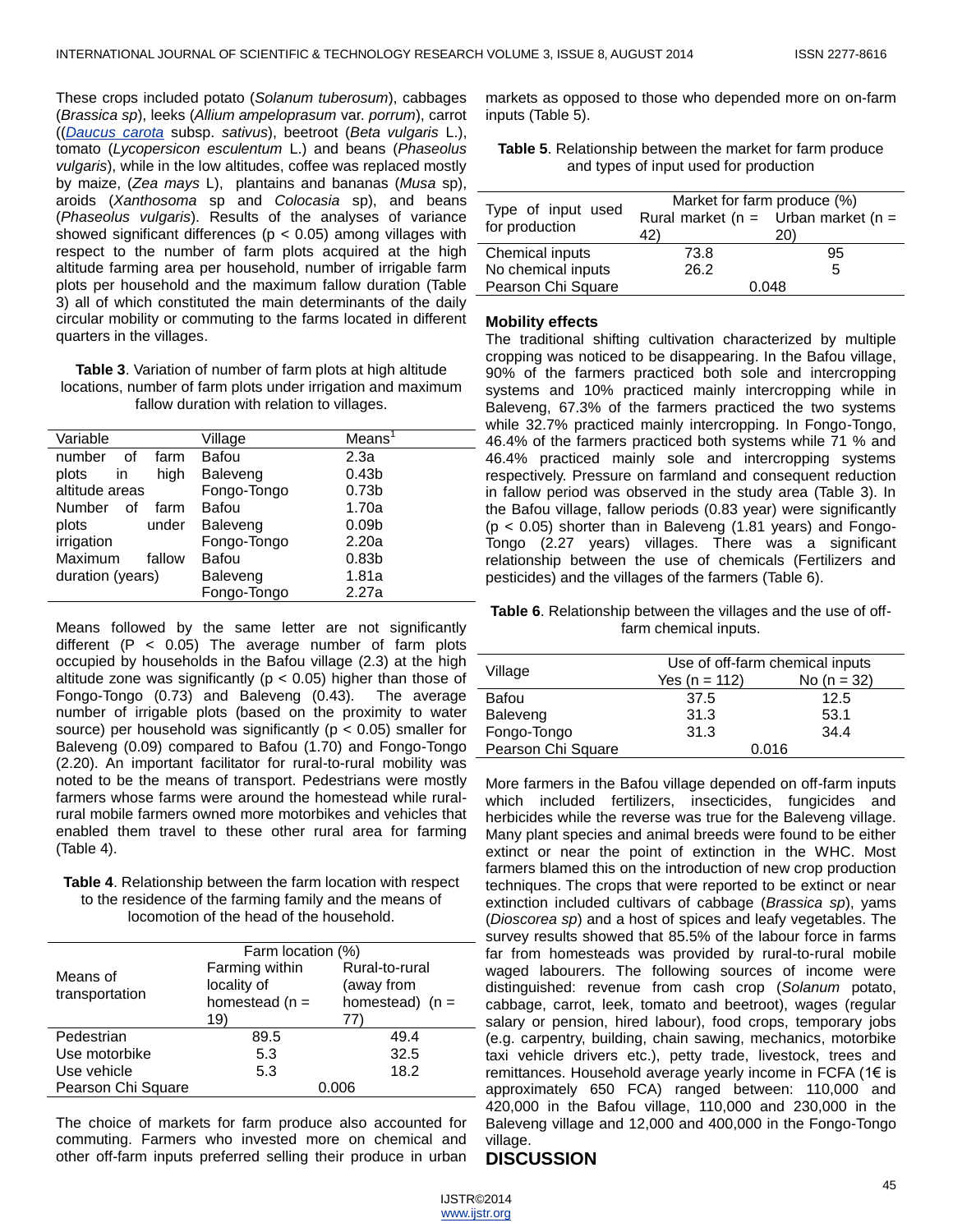Rural-urban migration involved movement of rural people to urban centres particularly Dschang which was the closest city and urban-rural migration concerned people moving from urban centres to the villages. Both types were found to be geared towards adjustments to buffer the existing socioeconomic and biophysical pressures. Due to the high level of the integration of rural activities into the national economy and to the degree of awareness of opportunities at the rural areas through feedbacks from migrants, movement out of the rural areas was gaining grounds. Population pressure in origin areas has been cited as a factor behind out-migration in the tropics in general (Bilsborrow and Carr 2001) which agrees with the picture in our study sites (Fig. 6). The positive relationship that related the size of the household with outmigration was mostly due to the burden of supporting the household population in terms of feeding, clothing, education and medical care. Rural assets in the research area such as irrigable plots and wetlands were income sources to alleviate the burden and as such negatively encourage out-migration. It has been observed that when people have land, out-migration is attenuated (Findley 1987).A combination of social determinants was found to be responsible for the volume of rural-to-urban migration. In this study area, influences of both the age of the head of the household and the size of the household which represented the most influential rural control sub-system, accounted for rural-to-urban migration in search of opportunity for commerce, technical jobs, education, marriage, and unskilled labour market in the urban areas which were the dominant components of the environment in this system. The positive relationship between the age of the head of the household and out-migration could be related to the fact that older people would encourage household members to explore alternative income sources to improve their quality of life given that these older people were not strong enough as before, to carry out their normal functions to support the family. These results are similar to the findings of Boyle (2004) who showed that characteristics of the rural household that encourage migration included the desire to improve the quality of life (with respect to education, health care, public works, entertainment, etc.). Educational achievement is mentioned as an important determinant of migration in the broader migration literature (DaVanzo 1981; Root and De Jong 1991). Bongaarts (1983) proposed that nuptiality, fertility, adoption, mortality, migration, and divorce were proximate demographic determinants of the size of nuclear households. Following household survival strategy, rural migration is a way for the household to maximize its chance for survival in an uncertain environment (Arguello 1981). Macro-level institutional and political factors may determine the overall magnitude of migration but, micro-level factors play a significant role because decisions to migrate are made at the micro level and are usually household decisions (De Jong and Gardner 1981). In this light, Findley and Li (1999) argued for an approach that integrates economic and other structural factors inherent in the context within which migration decisions are made (Bible and Brown 1981). Circular mobility was found to be an important type of movement in the WHC. The seasonal circular mobility was common, where family members and friends mostly from the urban areas conveyed in agricultural sectors to offer labour services at the end of which they regained their homes. Farmers in the WHC who relied on costly off-farm inputs preferred selling their produce in urban markets where higher

profits could be achieved easily and faster. These conventional farmers relied totally on chemical inputs, viz., improved planting materials, inorganic fertilizers, pesticides, and herbicides for the production of the common vegetable cash crops of the area. As a result, their cost of production was relatively high compared to the others who relied nearly totally on organic inputs from the farms and previous harvests as source of planting materials. Given the fact that rural markets were not easily accessible by higher bidders, urban markets with higher bidders were the only solution for conventional farmers to make ends meet. This is in accordance with the standard microeconomics approach which hypothesizes that people compare their earnings in their place of origin with their expected earnings at possible destinations in making their migration decisions (Todaro 1969). According to this human capital model, potential migrants will make decisions based on the economic costs and benefits of migration (DaVanzo 1981). The movement from the rural areas to the urban centres varied in different villages and could be influenced by the mobility channels of the system and the assets in the villages. In this study area, the highest average rural-to-urban mobility per household was recorded from the Baleveng village and the least from Bafou village. The mobility channel was greatly improved for the Baleveng inhabitants as the tarmac road leading to the Regional Headquarters cut across the centre of the village while the Bafou inhabitants occupied most of the favourable farmlands which explained their reluctance to move to urban centres. Migrant networks are potentially expanded by structural factors such as telecommunications and road networks and individual characteristics such as extroversion, multilingualism, and education level. The extent and quality of information received from friends or relatives are thus important migration destination determinants and this is confirmed by other studies (Stark and Taylor 1991). Conversely, strong local community ties (Abeysekera 1984) may favor retention. The results of this study suggest that young household heads with consequently young household members were less mobile because of the little or no potential for movement compounded with the difficulties associated with independent livelihood compared to older household heads with more responsible household members capable of independent living hence apt to mobility. However, United Nations (1999) observed that the prospect of the younger generation living with their parents was becoming increasingly difficult if not impractical as the search for employment opportunities took them more to locations away from their homes and to distant lands. Rural-rural mobility or commuting to farms in different rural neighbourhoods was highly influenced by the quest for more favourable agricultural lands. Coffee, the original cash crop had not been location-specific but the cool-season vegetable cash crops yielded better under low temperature conditions found at the higher altitudes in the study area and many crops per year were possible where water was non-limiting. These findings coincide with Porter (1995) who noted that as temperature was such an important regulator of net photosynthetic potential, many of the most fertile areas of the tropics were at relatively high altitudes. This explained why the limited high altitude locations, irrigable and wetlands represented the destination of rural-rural mobility or commuting. AVRDC (2006) revealed that vegetables were the best resources for overcoming micronutrient deficiencies and provided smallholder farmers with much higher income and more jobs per hectare than staple crops. The predominance of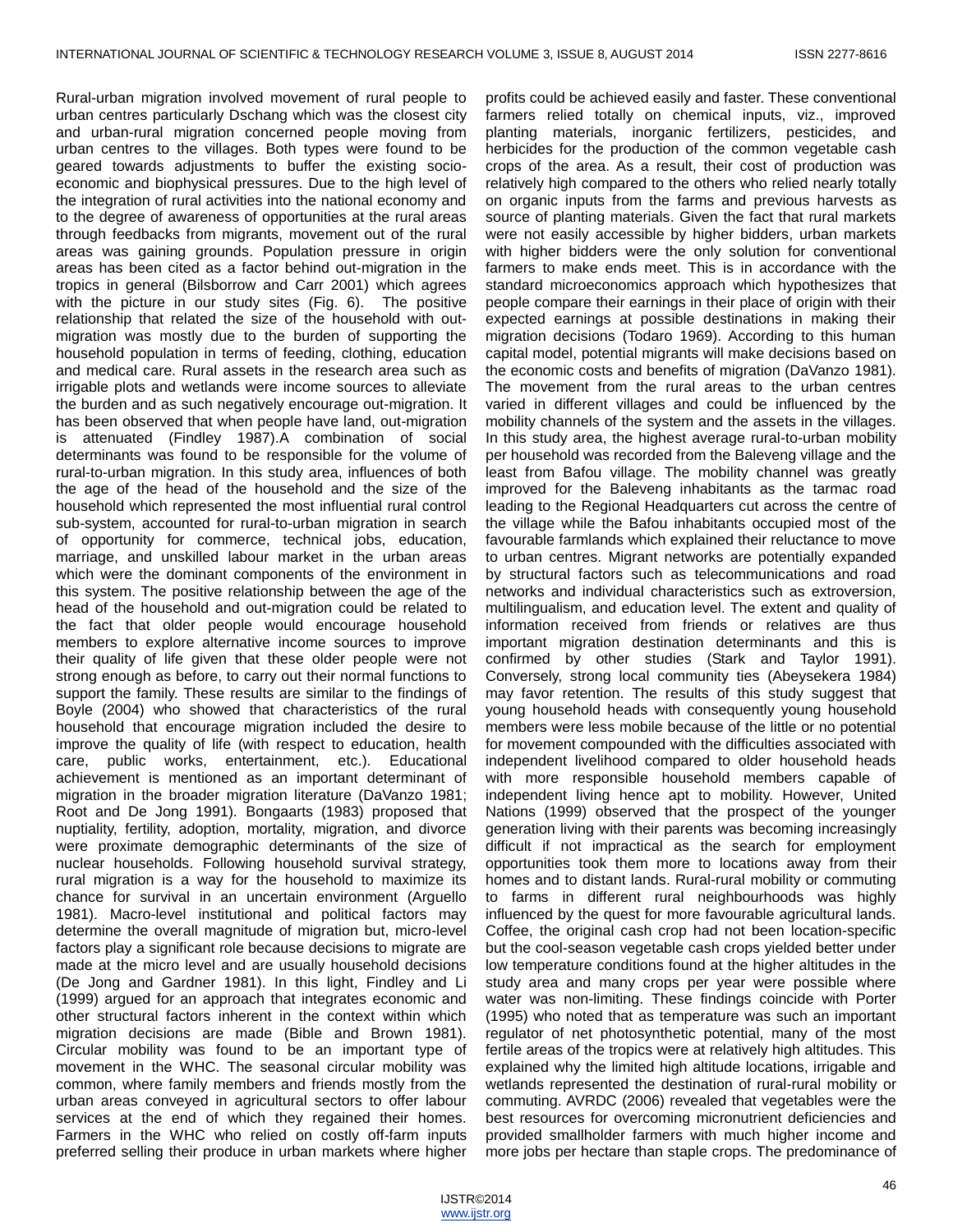the agriculture sector and the opening up of new agricultural land were also found to be the major reasons for rural to rural migration in South Asian countries as shown by Perera (1992) where population mobility was still dominated by rural to rural migration. The results obtained in this study supported the fact that agricultural development stimulated circular movement. This was reflected in the movement of hired labourers in the rural areas. Similarly, Chapman and Prothero (1977) showed that circulation, rather than being transitional or ephemeral, was a time-honoured and enduring mode of behaviour, deeply rooted in a great variety of cultures and found at all stages of socioeconomic change. Through the use of mobile phones, farmers in the rural areas could receive or transmit secure and vital agro-produce information and produce supply instructions in real time which made their work more efficient. Most agriculture was done on small plots, often far from where the farmer lived. Over these distances loads of inputs and outputs had to be transported. The accessibility of motorbikes by most farmers had greatly solved the problem of transportation in the study area. The relatively short fallow period observed in the study area reflected the drastic change from the former shifting cultivation to the intensive land-use system shown by these results. This also explained the heavy reliance on external inputs such as fertilizers and pesticides and the practice of sole-cropping systems with serious impacts on biodiversity. Intensive land-use was exacerbated with the exploitation of irrigable and wetlands that permitted year-round cultivation since water was the most limiting factor for crop production in the area. Human pressure on land resources exacerbated by unsustainable land use practices was found to contribute towards the reduction of farm plots (Faye and Ning 1977), fallow duration (Scott 1980), and biodiversity (World Resources Institute 2005), abandoned landesque capital such as terraces and irrigation (Ramakrishnan 1992) and low productivity (Trollope and Trollope 2004). Lageman (1977) observed that soil fertility, organic carbon and nitrogen declined as population pressure increased. The Global Assessment of Human-induced Soil Degradation showed that soil degradation in one form or another occurred in about 2,000 million hectares of land in the world. Water and wind erosion accounted for 84% of these damages, most of which were the result of inappropriate land management in various agricultural systems (Oldeman et al. 1991). The different types of mobility had varying effects on the livelihood of the rural population. The production of cool-season vegetables provided a better source of income compared to coffee, the former cash crop. Hired labour in the rural areas for crop production also accounted for rural-rural circular mobility in the study area. Such circular movement provided higher income at less risk than either farm production or migration (Fan and Stretton 1980). The labour force in the rural areas was provided by inhabitants who could not move to urban area because of selective migration factor. Mobility has been shown to be selective (Everett 1966) where people responded differently to the sets of plus and minus factors at the origin and destination. Selective mobility in these villages was conditioned by the potential to be independent at the destination which could be assured either by some financial backing or a technical package that could enable the creation of a business as noted by Hjort and Malmberg (2006). The outputs of rural-rural as well as urban-rural types of mobility had far reaching implication on the agricultural-based assets of WHC. The effects of mobility in the WHC could be grouped

into: introduction of techniques, loss of natural resources, diversification and job market. In the study area, on-farm dependent systems could be found mainly in home-gardens many of which were found in the low altitude areas while the higher altitudes were characterized by high off-farm input systems. Both sole and intercropping systems were practiced. The urban-control sub-system (opportunities for housing, employment and general assimilation into urban life) as proposed by Mabogunje (1970), accounted for the urban-rural migration which represented a feed-back mechanism in the mobility system. The livelihood in the rural milieu was also greatly influenced by the urban-rural migrants who introduced new professions and ideas. According to Sjenitzer and Tiemoko (2003), return migration involves the transfer of skills back to the place of origin and job improvement on the part of return migrants. The consensus among researchers and policy makers worldwide is that poverty alleviation in the tropics can only be achieved through combining increased agricultural production with increased and diversified income for rural households (IFAD 2001). Diversification contributes to sustain agricultural systems especially under high population densities and climatic risk (Mortimore and Adams 1999). However, the Batsingla case (*Retour au bercail*), revealed another impact of this type of mobility. These migrants imposed a social class difference as portrayed by the segregate meetings they organized. This suggested social or cultural mobility where the migrants from the urban areas claimed a higher caste owing to the experiences gained in the urban areas. The importance of both physical and cultural mobility has been proposed as aspects of a form of reflexivity that is increasingly a marker of cultural distinction and privilege in the new economy (Adkins, 2003) Selective mobility to an extent resulted to the fact that most unskilled persons resided in the rural areas given the job opportunities and competition in the urban centres. However the introduction of vegetable cash crop production had opened the way for a good farm labour market for unskilled labourers in the rural areas. In as much as diversification of enterprises increased the options of households, the introduction of modern techniques made farmers to diversify away from the traditional intercropping system of production to sole cropping. Intercropping has been shown to ensure efficient utilization of light and other resources, reduce soil erosion, suppress weed growth, and thereby help to maintain greater stability in crop yields. It has also been shown to guarantee greater land occupancy and consequently higher net returns (John and Mini 2005). This explains why the sole cropping vegetable cash crop production in the WHC which was highly dependent on off-farm inputs (improved planting materials, mineral fertilizers and pesticides) was found to be at great risk of land degradation and threat to biodiversity.

### **CONCLUSION.**

Mobility in the WHC is guided by specific determinants and each type of movement provokes specific impacts on the livelihood of the population. These results suggest that mobility does not support the unidirectional individualist and structural theories in which cause and effect relationships are much more straightforward (Bakewell 1996). The variables determining migration to all destinations, are similar, it is the relative magnitude or value of each variable and the relative vulnerability and coping options of different populations that differ. Migration networks assuage the stress associated with migration (Root and De Jong 1991). This study shows that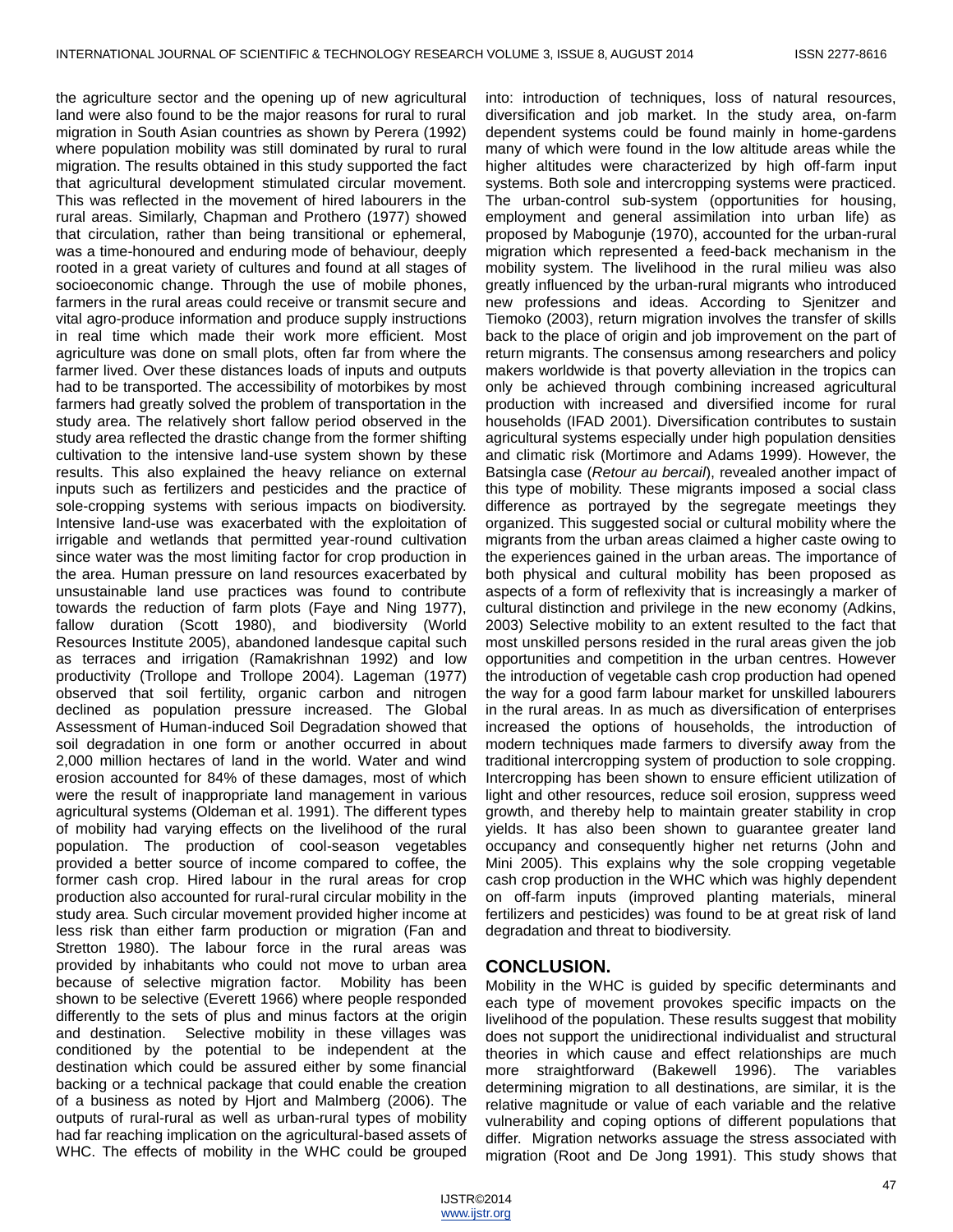human mobility in general can be considered as a doubleedged sword and can either be a threat or an opportunity for development as observed by Taran (2007). Mobility connects people to jobs, markets and essential services. Mobility also disconnects people to jobs and essential services as is the case with the drain of rural workforce by the urban centres with a serious consequence on agricultural production. While rural-urban migration deprives the rural areas of important human capital, return-migration brings with it knowledge, expertise and skills valuable for the socio-economic development of the rural areas. Scarcity of land in the WHC has changed the traditional extensive cultivation to intensive sole cropping system hence forcing the population to engage in rural-rural mobility for land expansion and to exploit vulnerable lands for farming often without the appropriate conservation measures which is the cause of the loss of soil fertility and land degradation.

## **Acknowledgment**

This research was made possible by funding from Volkswagen foundation. We are very grateful to the extension workers of the Menoua Division who participated in the data collection and the household members who provided the useful data for the study.

## **References**

- [1]. Achanfuo-Yeboah, D. (1993). 'Grounding a Theory of African Migration in Recent Data on Ghana', International Sociology, 8(2): 215-226.
- [2]. African Development Bank Group (2008). Evaluation of Bank Group Assistance to the Agricultural and Rural Development Sector. 1996-2004. Operations Evaluation Department (OPEV)
- [3]. Amin AA and Dubois J-L (1999). A 1999 Update of the Cameroon Poverty Profile. Washington, DC: World Bank, 2001.
- [4]. ASB. (2003). Forces driving tropical deforestation. ASB Policy Briefs November 2003.
- [5]. Alternatives to Slash-and-Burn, Nairobi, Kenya.
- [6]. Adkins, Lisa (2003) 'Reflexivity: Freedom or Habit of Gender', Theory, Culture & Society 20(6): 21–42.
- [7]. AVRDC (2006) Vegetables Matter. AVRDC The World Vegetable Centre. Shanhua, Taiwan. Bell, D and Taylor, J. (2004). 'Conclusions: Emerging research themes' in J. Tayloy and M. Bell (eds) . Population Mobility and Indigenous peoples in Australasia and North America. London: Routledge. pp 262-67.
- [8]. Bakewell, O. (1996). Refugee Repatriation in Africa: Towards a Theoretical Framework? Occasional paper 04/96. Centre For Development Studies University of Bath, UK.
- [9]. Bible, D. S. and L. A. Brown (1981). Place utility, attribute tradeoff, and choice behavior in an intraurban migration context. Socio-Economic Planning

Sciences 15(1): 37-44.

- [10]. Bilsborrow, R. E. and D. L. Carr (2001). Population, Agricultural Land Use, and the Environment in the Developing World. In Tradeoffs or Synergies? Agricultural Intensification, Economic Development and the Environment. Ed. D. R. Lee and C. B. Barrett, Wallingford, U.K., CABI Publishing Co.**:** 35-56.
- [11]. Bongaarts, J. (1983). "The formal demography of families and households: An overview," IUSSP Newsletter no. 17 (January–April): 27–42.
- [12]. Boserup, E. (1965). The conditions of agricultural growth: The economics of agrarian change under population pressure. London: EartWHCan Publication.
- [13]. Boyle, P. (2004). "Population geography: migration and inequalities in mortality and morbidity." Progress in Human Geography **28**(6): 767-776.
- [14]. Brown, C.E. (1998). Applied multivariate statistics in Geohydrology and related sciences. Springer-Verlag, Berlin.
- [15]. Carr, D.L. and Bilsborrow, R.E. (2001). Population and land use/cover change: A regional comparison between Central America and South America. Journal of Geography Education. 43: 7-16.
- [16]. Chapman, M., and Prothero, R.M. (1977). "Circulation between home places and towns: A village approach to urbanization." Paper presented at a Working Session on Urbanization in the Pacific, Association for Social Anthropology in Oceania, Monterey, California (March).
- [17]. Dasgupta, P., Levin, S. and Lubchenco, J. (2000). Economic pathways to ecological sustainability. BioScience 50: 339–345.
- [18]. DaVanzo, J. (1981). Repeat migration, information costs and location-specific capital. Population and Environment 4: 45-73.
- [19]. De Jong, G. F. and R. W. Gardner (1981). Migration Decision Making: Multidisciplinary Approaches to Microlevel Studies in Developed and Developing Countries. In Studies in Developed and Developing Countries. Ed. G. F. De Jong and R. W. Gardner, New York, Pergamon Press.
- [20]. Eicher, C.K; T. Zalla, J. Kocher and F. Winch. (1970). Employment Generation in African Agriculture (East Lansing: Institute of International Agriculture, Michigan State University).
- [21]. Everett S. L. (1966). "A Theory of migration". University of Pennsylvania. Fan, Yiu-Kwan, and Alan Stretton. 1980. "Circular migration in South East Asia: Some theoretical explanations." Research paper no. 8002, Department of Economics, University of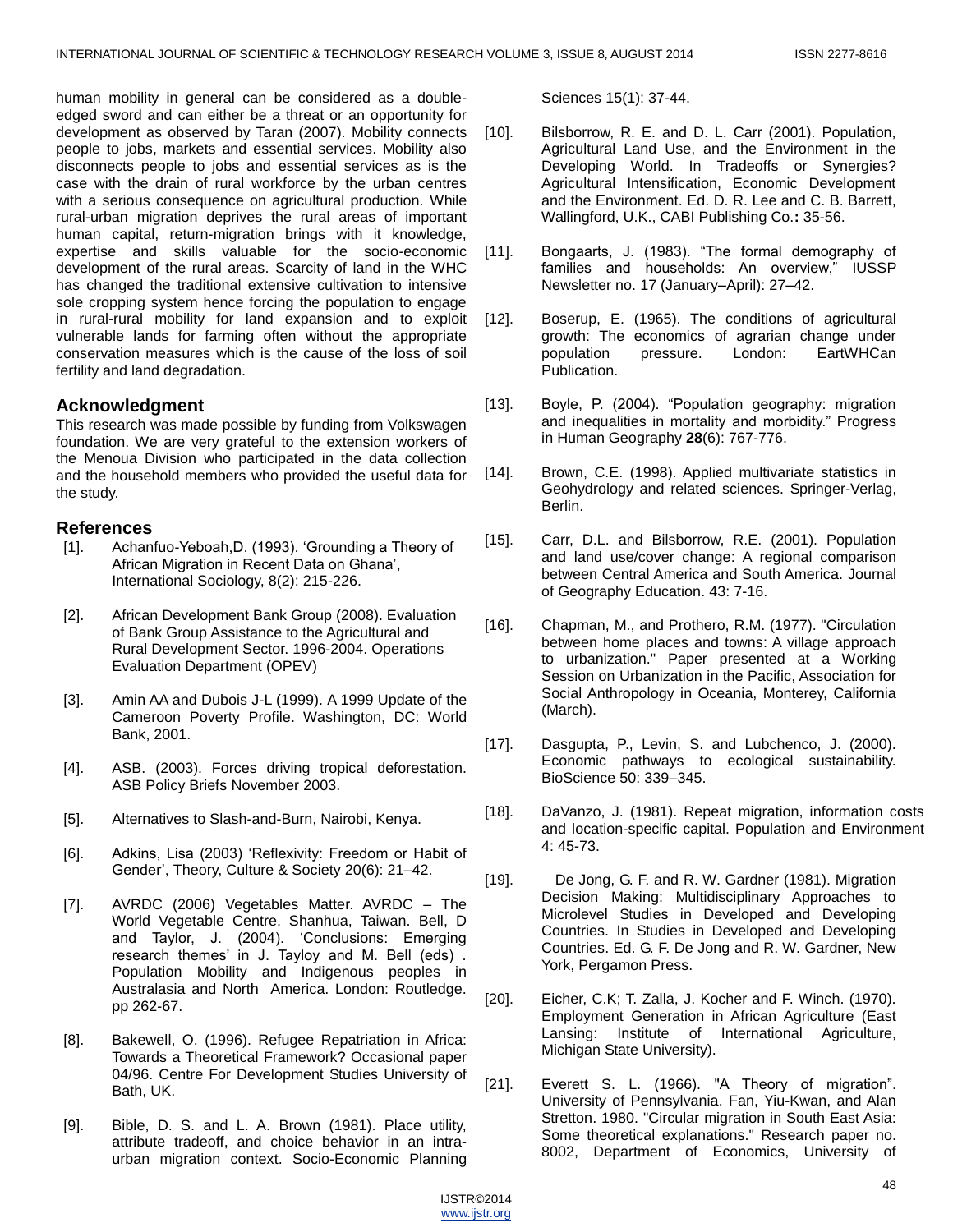Southern California

- [22]. FAO (2001). The global forest resources assessment 2000 summary report. Report No. COFO-2001/INF.5. Rome, Committee on Forestry. Food and Agriculture Organziation (FAO) of the United Nations.
- [23]. FAOSTAT (2010). Food and Agricultural Organization statistics database.
- [24]. FAO-UNDP (1979). Soil Science Project. Soil survey and Land Evaluation for the Selection of land for seed multiplication farm. UCAO-World Bank Development Project. Haut plateau de L'Ouest Technical Report No 9. Soil Science Department IRAFONAREST ELOMA (Cameroon).
- [25]. Faye and Ning (1977). An experiment in Agrarian Restructuration and Senegalese Rural Space Planning. African Environment 2 (4) and 3 (1). Pp. 143-153.
- [26]. Findley, S. (1987). Rural development and migration: A study of family choices in the Phillipines. Boulder and London, Westview.
- [27]. Findley, A. M. and F. Li (1999). Methodological Issues in Researching Migration. The Professional Geographer 51(1): 50-67.
- [28]. IFAD. 2001. Rural Poverty Report. The challenge of ending rural poverty. IFAD, Rome.268 p.
- [29]. Gubry, P. and Lamlenn, S.B. (1996). Le retour du migrant au village. In Le retour au Village: une solution à la Crise Economique au Cameroun?, ed. P. Gubry, S.B. Lamlenn, E. Ngwé, J.M. Tchégo J.P. Timnou and J. Véron, pp. 83-121. Paris, France : L'Harmattan.
- [30]. Guyer, J.I. (1997). Diversity and intensity in the scholarship on African agricultural change. Review of Anthropology 26, 13–32.
- [31]. Hjort, S. and Malmberg, G., (2006). The attraction of the rural: characteristics of rural migrants in Sweden. Scottish Geographical Journal, 122(1), p.55-75.
- [32]. John S,A, and Mini, C. (2005) Biological efficiency of intercropping in okra (*Abelmoschus esculentus* (L.) Moench) Journal of Tropical Agriculture 43 (1-2): 33- 36.
- [33]. Kelly. R.L. (1992). "Mobility/Sedentism. Concepts : Archaelogical Measures and Effects. Annual Review of Anthropology". 21: 43-66 in J. Tayloy and M. Bell (eds) . Population Mobility and Indigenous peoples in Australasia and North America. London: Routledge. pp 117-35.
- [34]. Kent E, Lindgren U, and Westerlund O. 2003. Geographical Labour Mobility: Migration or Commuting? Regional Studies 37.8: 827-837.
- [35]. Lageman, J. (1977). Traditional African Farming Systems in Eastern Nigeria: An Analysis of Reaction to Increasing Population Density. Munich, West Germany, Weltforum Verlag. Lewis, W.A. 1967. Reflections on Nigeria's Economic Growth (Paris: Organization for Economic Cooperation and Development).
- [36]. Lee, E. S. (1966). A Theory of Migration. Demography 3: 47-57.
- [37]. Mabogunje A.L., (1970). 'Systems Approach to a Theory of Rural-Urban Migration', Geographical Analysis, 2(1): 1-18.
- [38]. Mortimore, M. and Adams, W.M., (1999). Working the Sahel:Environment and society in Northern Nigeria. Routledge, London.
- [39]. Oldeman, L.R., Hakkeling, R.T.A., and Sombroek, W.G. (1991). World map of the status of humaninduced soil degradation: An explanatory note. Int. Soil Reference and Information Centre and UNEP, Wageningen and Nairobi.
- [40]. Ouden, J. H. B. den (1987). In Search of Personal Mobility: Changing Interpersonal Relations in Two Bamileke Chiefdoms, Cameroon. Journal of the International African Institute, Vol. 57, No. 1, pp. 3-27
- [41]. Parnwell, M. (1993) Population Movements in the Third World, London: Routledge
- [42]. Peil M. and Sada P.O. (1984). African Urban Society, John Wiley and Sons, Chichester.
- [43]. Perera. P. D. A. (1992). Migration and its implications for socio-economic development policies, paper submitted at the Fourth Asian and Pacific Population Conference, Indonesia; 19-27 August.
- [44]. Porter, P.W. (1995). "Note on Cotton and Climate: A Colonial Conundrum." Cotton, Colonialism, and Social History in Sub-Saharan Africa (A. Isaacman & R. Roberts, Eds.) London: James Currey.
- [45]. Ramakrishnan, P.S. (1992). Shifting agriculture and sustainable development: an interdisciplinary study from North-Eastern India. Parthenon Publ., Carnforth. Stern N. (ed.) (2006), Stern Review on the Economics of Climate Change, Cambridge, Cambridge University Press.
- [46]. Reitsma R. F. and Vergoossen D. (1988). A causal typology of migration: the role of commuting, Reg. Studies 22, 331–40.
- [47]. Root, BD and G. De Jong (1991). Family migration in a developing country. Population Studies 45(2): 2212- 33.
- [48]. Scott A, Gilbert A and Gelan A (2007). The Urban-